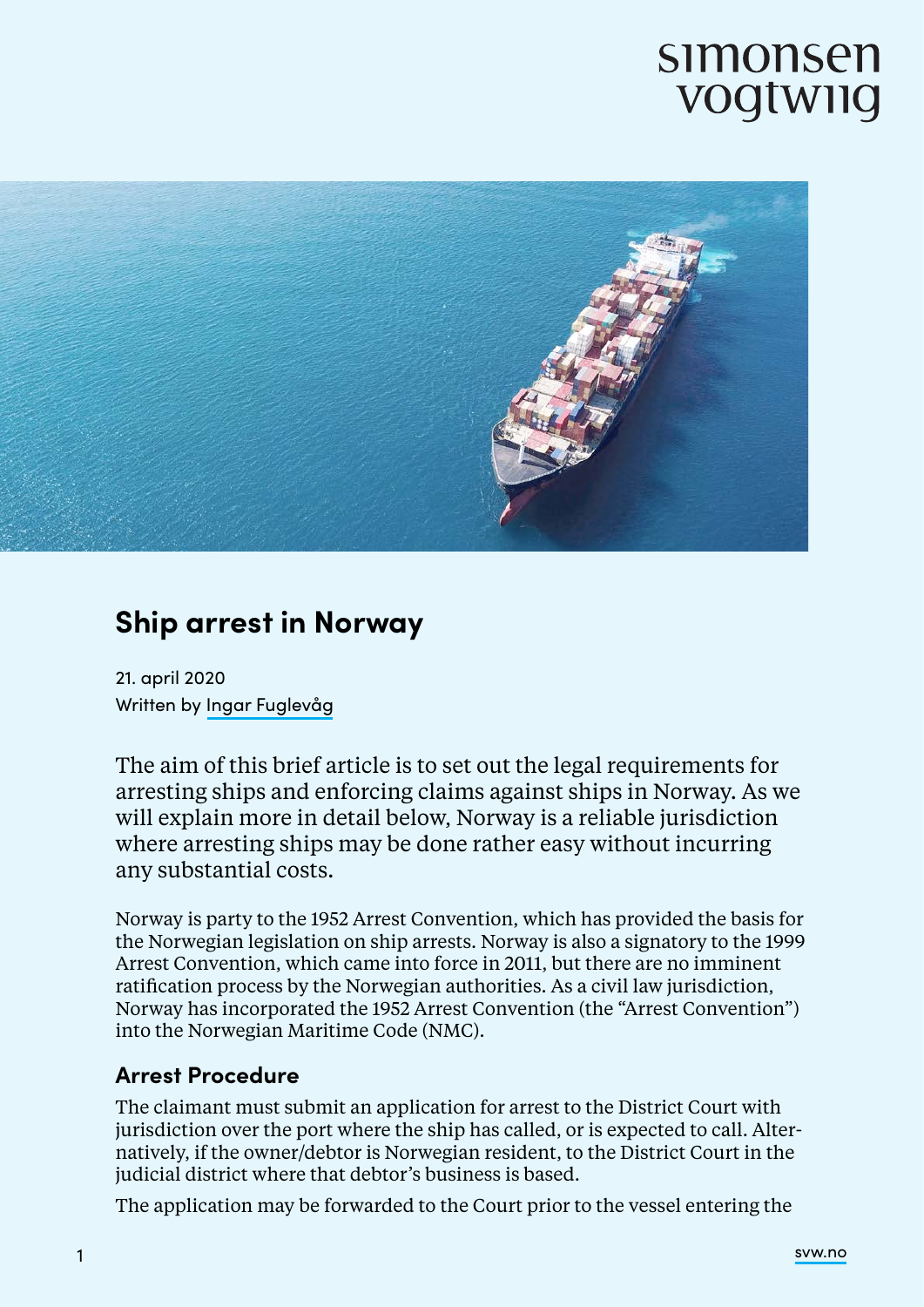port, if evidence can be presented to show that the vessel is likely to call at a named port in the near future. The application has to specify the claim, the reason for the arrest (see below) and provide an outline of the arguments of the applicant. Supporting documents should also be attached to the application.

Supporting documents will normally be accepted in English language. The application will be dealt with by the Court either on the basis of the written application or at an oral hearing. For all practical purposes, the arrest of ships is always dealt with ex parte, as there is seldom time to arrange a hearing before the vessel departs. The ship owner may apply for a hearing after the arrested has been granted. Such hearing will normally be scheduled within a few days after the application for a hearing has been filed.

If the District Court accepts the application for arrest, the court will issue an arrest order. The decision is usually issued within twenty-four hours after receipt of the application. The arrest order is then served upon the Master of the vessel by the Bailiff (usually the local police), and the ship's certificates are detained by the Bailiff.

It is not necessary for the claimant to issue any formal Power of Attorney when instructing legal counsel in Norway in connection with the arrest application. Neither are there any substantial fees payable to the court in connection with an arrest application. The claimant needs to pay a fee to the Court in amount of NOK 2,930 (approx. EUR 275). In addition comes fees payable to the legal counsel preparing the arrest application and security for port dues, if applicable. We will address the question of security separately below.

# **Claims in respect of which a ship may be arrested**

All maritime claims as listed in Article 1 (1) of the Arrest Convention, with the addition of compensation for wreck removal, may be the basis for an arrest of the ship. The closed list of maritime claims is found in section 92 of the NMC:

#### *Section 92 Maritime Claims*

A ship can only be arrested to secure a maritime claim. A maritime claim means a claim based on one or more of the following circumstances:

- *a) damage caused by a ship in a collision or otherwise,*
- *b) loss of life or personal injury caused by a ship or occurring in connection with the operation of a ship,*
- *c) salvage and the removal of wrecks,*
- *d) a charterparty or other agreement for the use or hire of a ship,*
- *e) a charterparty or other agreement for the carriage of goods by ship,*
- *f) loss of or damage to goods, including luggage, carried by ship,*
- *g) general average,*
- *h) bottomry,*
- *i) towage,*
- *j) pilotage,*
- *k) goods or materials delivered anywhere to a ship for use in its operation and maintenance,*
- *l) the building, repair or fitting out of a ship and costs and fees payable for docking,*
- *m) wages and other remuneration due to the master and other employees on board in respect of their service on the ship,*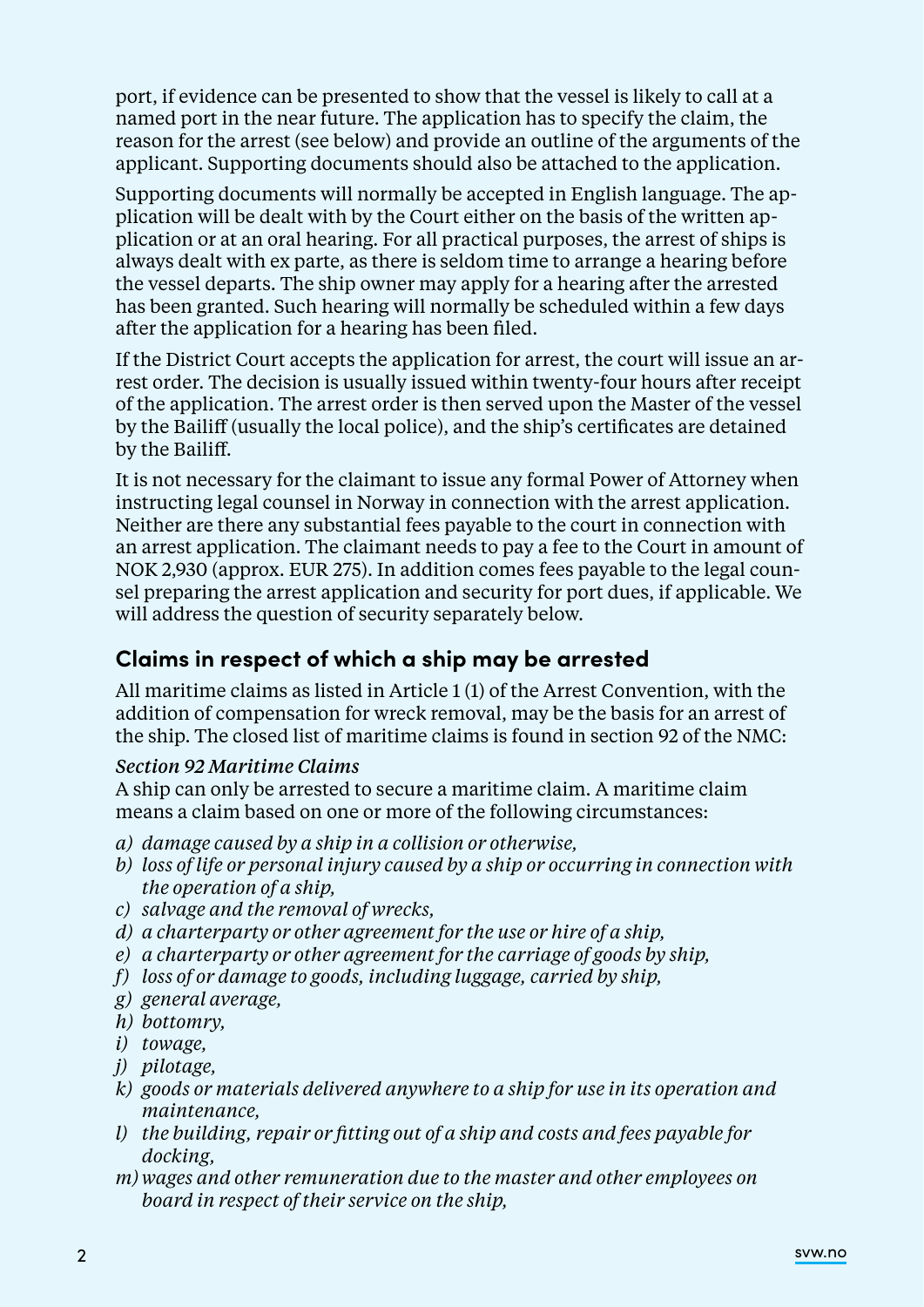- *n) a master's disbursements, including disbursements by shippers, charterers or agents on behalf of the ship or its owner,*
- *o) a dispute as to the ownership of a ship,*
- *p) a dispute between co-owners of a ship concerning its ownership, possession or use or the revenues from it,*
- *q) any mortgage on or security in a ship, except for a maritime lien.*

In order to arrest a ship in Norway, the claim for which the creditor is seeking security needs to fall within the scope of section 92 of the NMC as listed above. If the claim falls outside the scope of section 92, and is not regarded as a maritime claim, it is still possible to arrest other assets than the ship itself, such as the bunkers on board, claims for hire payment,



claims for insurance proceeds and bank accounts. From a practical viewpoint, the arrest of the vessel's bunkers may be as effective as arresting the vessel itself. However, the bunkers must be owned by the debtor, and it is important to keep in mind that under a time charterparty, the bunkers are normally owned by the Charterers, not the Owners.

If the vessel in question is flying Norwegian flag, it might also be possible to make a so called "register arrest". This is practical if the claim is not a maritime one, as this is not an arrest of the vessel as such, and section 92 of the NMC is not applicable. Under a "register arrest", instead of physically seizing the vessel, the arrest order is registered by the Norwegian ship registry and will prevent a potential sale of the vessel.

# **The 'balance of probability' - additional requirement for arrest**

In addition to proving that the claim against the Owners falls within the closed list of maritime claims, the applicant must prove on a balance of probability that he has sufficient reason to arrest the ship (in Norwegian: "sikringsgrunn"). This is a requirement set out in the Norwegian Dispute Act, a provision which applies both to arrest of ships and other assets. The relevant rule is found in section 33-2 (1), which reads as follows:

*"Arrest of assets of economic value can be decreed when the behaviour of the debtor gives reason to fear that the enforcement of the claim otherwise will either be made impossible or made substantially more difficult, or has to take place outside the Kingdom"* 

In short, and in contrast to many other jurisdictions, the mere existence of a maritime claim is not sufficient for arresting the vessel. The Claimant needs to convince the Court that the Owners prior and likely future actions in the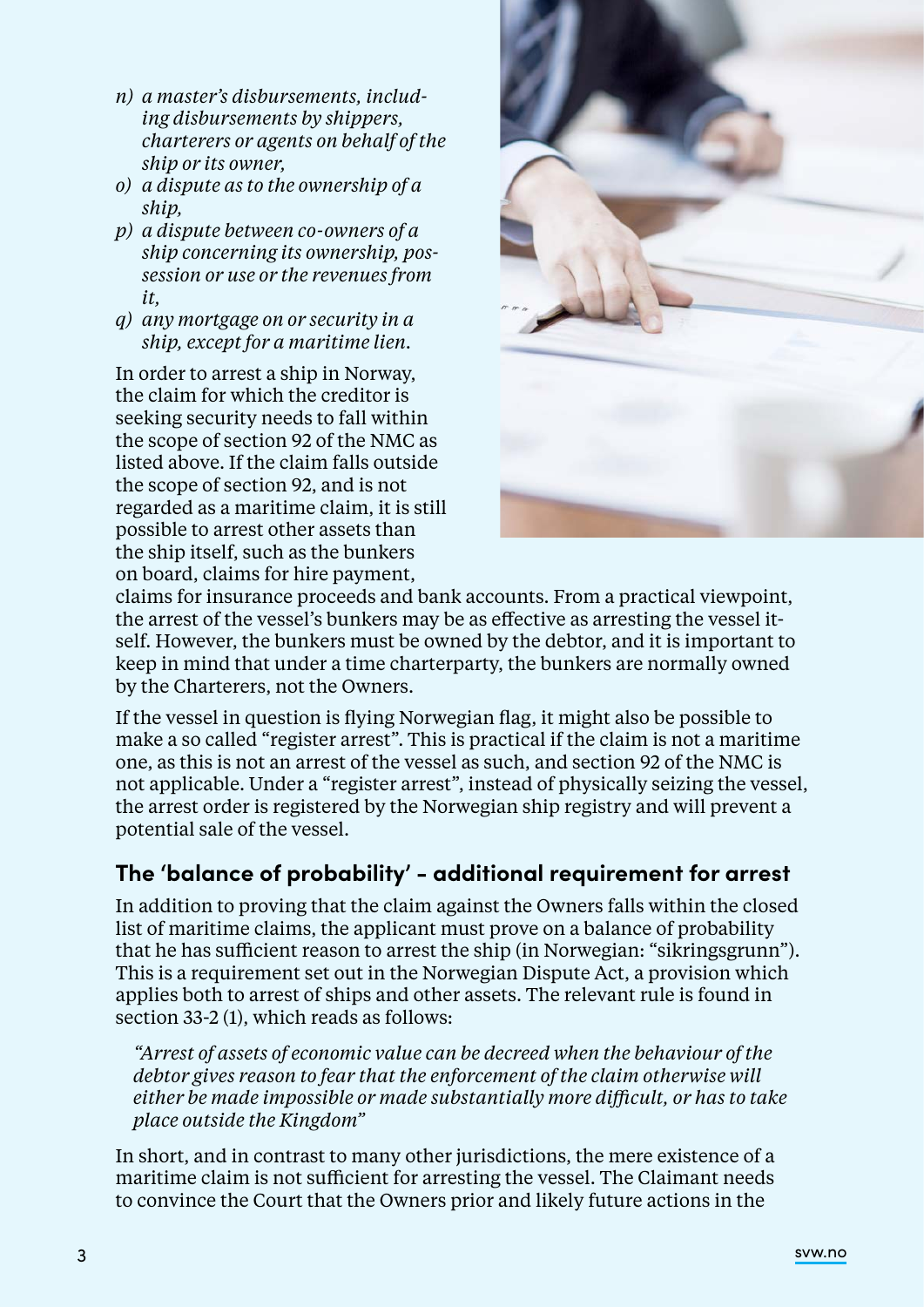context of enforcing the claim would call for an arrest of the vessel. Typical grounds for the approval of a ship arrest include cases in which the debtor has tried to dissipate his assets or if the conduct of business indicates that there will be insufficient funds to pay creditors. It is normally sufficient to demonstrate that the debtor has failed to settle or respond to an undisputed claim after a number of reminders. It should be emphasised that it is the debtor's actions or omissions that are relevant; the fact that a debtor is financially weak does not in itself constitute a ground for arrest.

The Norwegian approach means that it is slightly more difficult to predict in advance whether the courts will grant an arrest. However, in practice the Courts do not normally apply this additional requirement very strictly, and an arrest of the ship is normally sanctioned without this requirement being a major obstacle.

### **Arrests based on mortgage claims and claims secured with a maritime lien**

There is one important exemption from this additional requirement; a claimant whose claim is secured by a mortgage or lien on the vessel can arrest the vessel without showing any other cause for an arrest, provided the secured claim has fallen due. This rule is set out in section 33-2(3) of the Dispute Act. In practice, there are two different categories of claims that benefits from this exemption:

- 1. Claimants with loans secured by a registered mortgage on the vessel can arrest the vessel without any additional reason for arrest, other than the claim being due. The claimant would normally be a bank, acting as lender and mortgagee.
- 2. A claim secured by a maritime lien will also be entitled to arrest without this additional requirement. Maritime liens are recognized under Norwegian law, and the list of maritime liens in the section 51 of the NMC corresponds with the list in the 1967 Maritime Lien Convention article 4 no 1. The following claims will be secured by a maritime lien in Norway:
	- 1) wages and other sums due to the master and other persons employed on board in respect of their employment on the vessel;
	- 2) port, canal and other waterway dues and pilotage dues;
	- 3) damages in respect of loss of life or personal injury occurring in direct connection with the operation of the ship;
	- 4) damages in respect of loss of or damage to property, occurring in direct connection with the operation of the ship, provided the claim is not capable of being based on contract; and
	- 5) salvage reward, compensation for wreck removal, and general average contribution.

#### **Ownership issues**

In contrast to some jurisdictions, Norwegian law requires that the debtor/defendant must be the owner of the vessel that is being arrested. Unless being secured by a mortgage or maritime lien, claims against time or bareboat charterers do not give the right to arrest the vessel, as the vessel is not owned by the charterers. Norwegian legislators have deviated from the Arrest Convention on this point, as claims against bareboat charterers are subject to arrest pursuant to article 3(4) of the Convention. However, under a time charter or bareboat,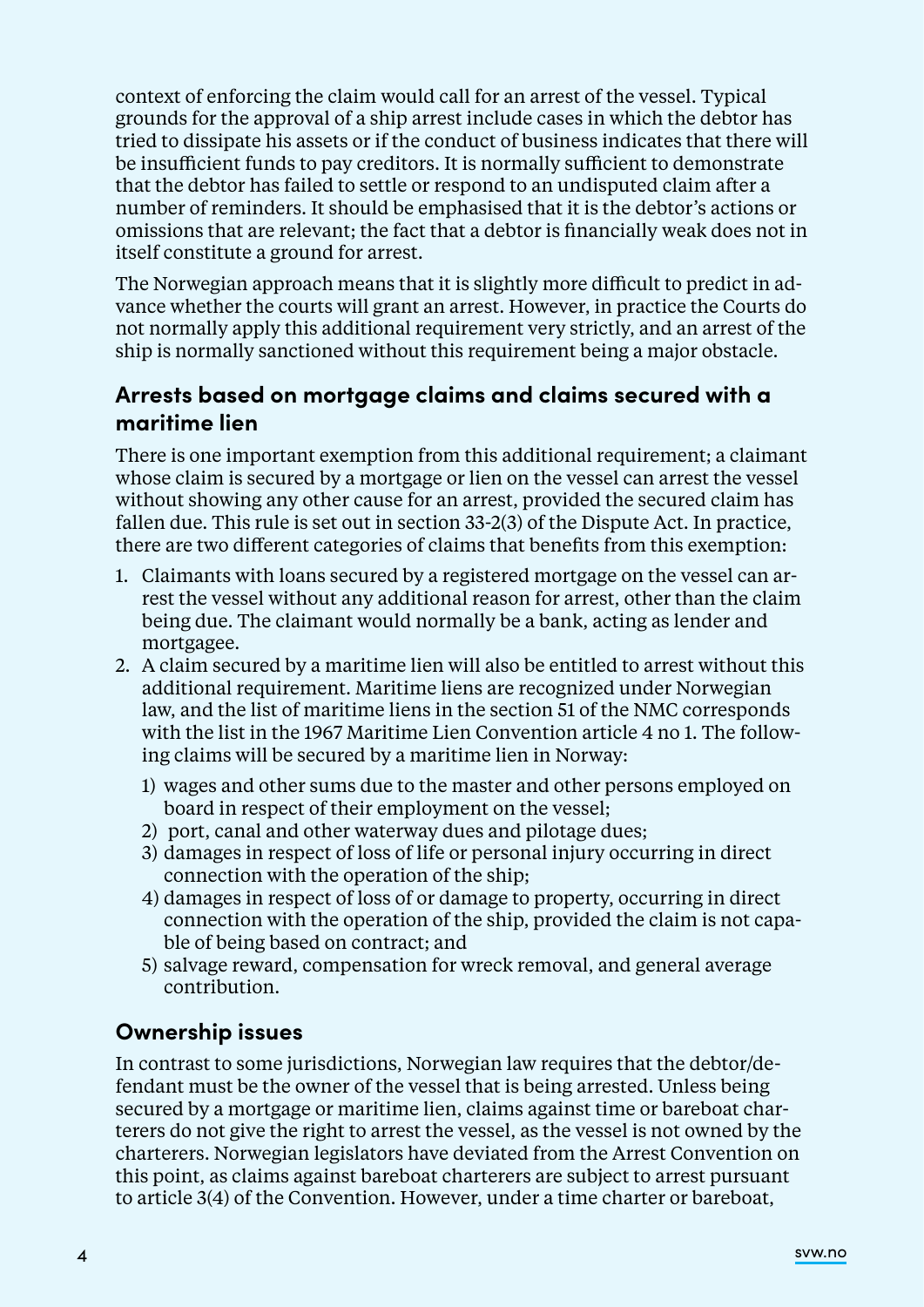

arresting the bunkers on-board is a possibility, as the bunkers usually are owned by the charterers.

#### **The arrest of sister ships**

The Norwegian rule on arrest of sister ships is set out in section 93(1) of the NMC:

"Arrests can only be effected against a) the ship to which the maritime claim relates, or b) if the owner of the ship to which the maritime claim relates is personally liable for the claim: other ships owned by that person at the time when the claim arose."

In principle, the only ship that may be arrested is the one in relation to which the claim arises. However, in accordance with the Arrest Convention, Norwegian law recognizes the right of sister ship arrest. If vessel A and B are owned by the same legal entity, and this legal entity is the debtor for the claim, either of the vessels may be arrested. It should, however, be noted that both vessels in principle must be owned by the same legal entity in order to enable an arrest of the sister ship. If the ownership of the vessels is organized with a holding company and single purpose companies as the registered owners of the respective vessels, the arrest of a sister ship will in principle not be possible under Norwegian law.

Piercing the corporate veil may in theory be possible under Norwegian law, but the principle of sister ship arrest has not been fully tested in the Norwegian courts. We believe that the Norwegian courts would most likely recognise the corporate structure, and would not be likely to pierce the corporate veil in connection with arrest of sister ships.

# **Security**

When arresting a vessel in Norway, the question of security may arise in three different situations: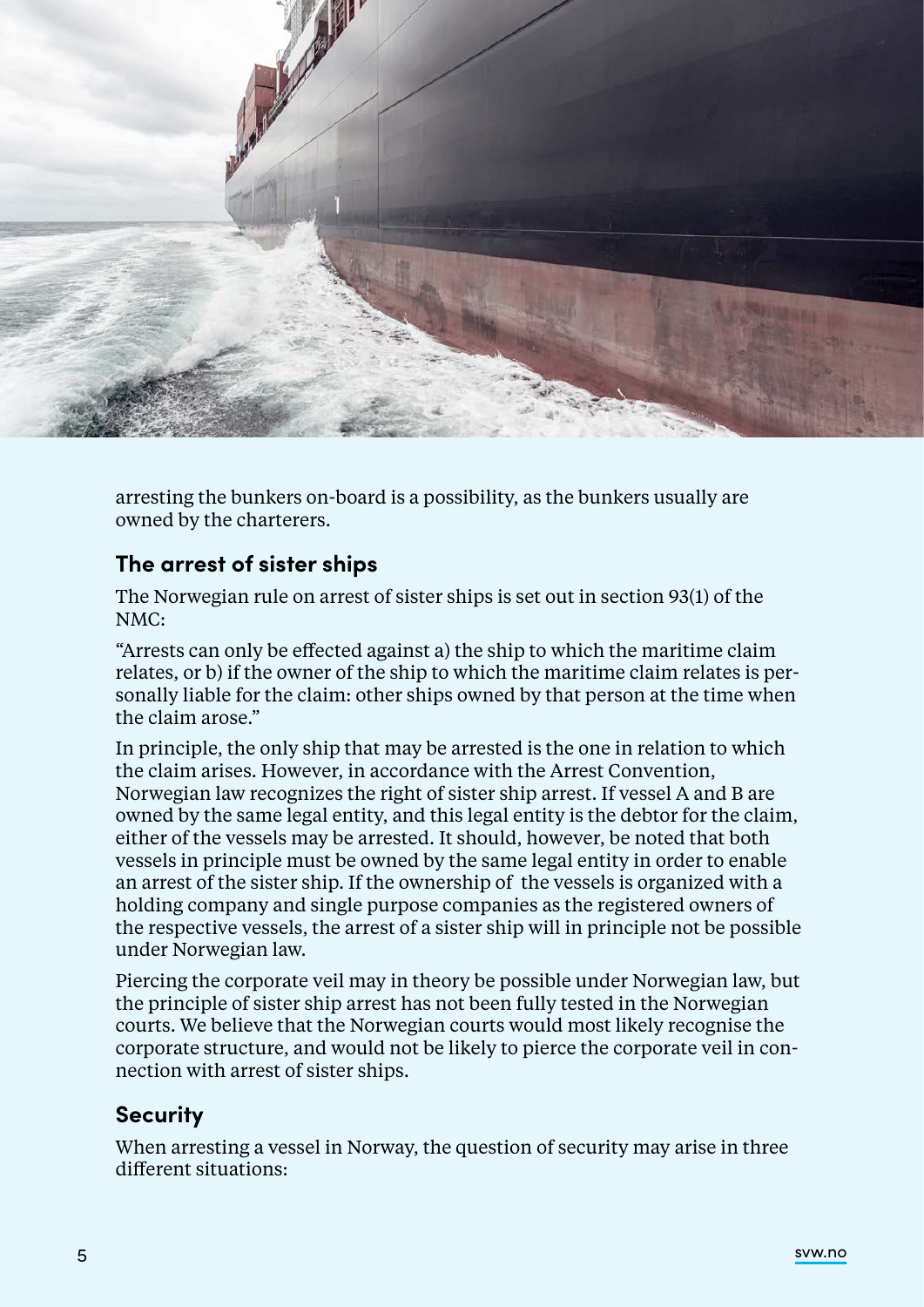- 1. The claimant may be asked to put up counter security in order for the arrest to be granted.
- 2. The claimant may be asked to raise security for port dues that are being incurred during the arrest period.
- 3. The debtor may arrange for the release of the vessel by posting security.

#### *Counter security*

Starting with the question of counter security, the Court may in its sole discretion make the arrest order conditional upon the claimant providing security for wrongful arrest in a fixed amount. If such a request is made, the claimant must raise security by way of cash deposit with the court or by bank guarantee from a Norwegian bank.

However, the Courts rarely requires counter security to be posted, and the few exceptions are likely to be made where the Court is in doubt about the maritime claim and whether this is sufficient cause for arrest. The security is meant to be security for a potential claim for damages based on liability for wrongful arrest, which would usually be the loss of hire due to the arrest. The extent to which the claimant may be held responsible for any loss of hire suffered if the arrest is deemed wrongful has not been finally resolved, but we are of the opinion that it could be argued that the loss of hire should not be recoverable for a longer period than would allow the debtor to arrange for security and the release of the vessel; normally a few days.

#### *Port dues*

The claimant may be ordered to provide security for the port dues if the vessel is arrested while berthed, or moored, at facilities owned/operated by the municipal port authorities (the same rule applies if the vessel is moved to such port facilities while under arrest). According to section 97 of the NMC, the claimant must, within one week after the arrest order has been issued, arrange for security for the port dues. If the required security is not posted, the arrest can be lifted upon request from the port authorities. The security must cover the port dues for a period of at least fourteen days and must, in accordance with the Enforcement of Claims Act, be established either by way of a cash deposit or by bank guarantee from a Norwegian bank. Although port dues are not substantial, as they accrue on a daily basis, a lengthy arrest may lead to a significant liability.

#### **Release of the vessel**

If an arrest is granted, the debtor may arrange for the release of the vessel by putting up security. If the parties are unable to reach an amicable settlement, a commercial ship owner will normally raise security in order to have the vessel operating as quickly as possible. Most P&I Clubs will issue a Letter of Undertaking, and this is very often commercially acceptable as a guarantee in order to lift an arrest. It should, however, be noted that under the Norwegian Enforcement of Claims Act, this is not a security recognized by law. However, in most cases the arrestor will accept a Letter of Undertaking from a reputable P&I Club, and the vessel will then be released by agreement. However, if the claimant sticks firmly to Norwegian procedural requirements, the debtor may be forced to make a cash deposit or to arrange for a bank guarantee from a Norwegian bank.